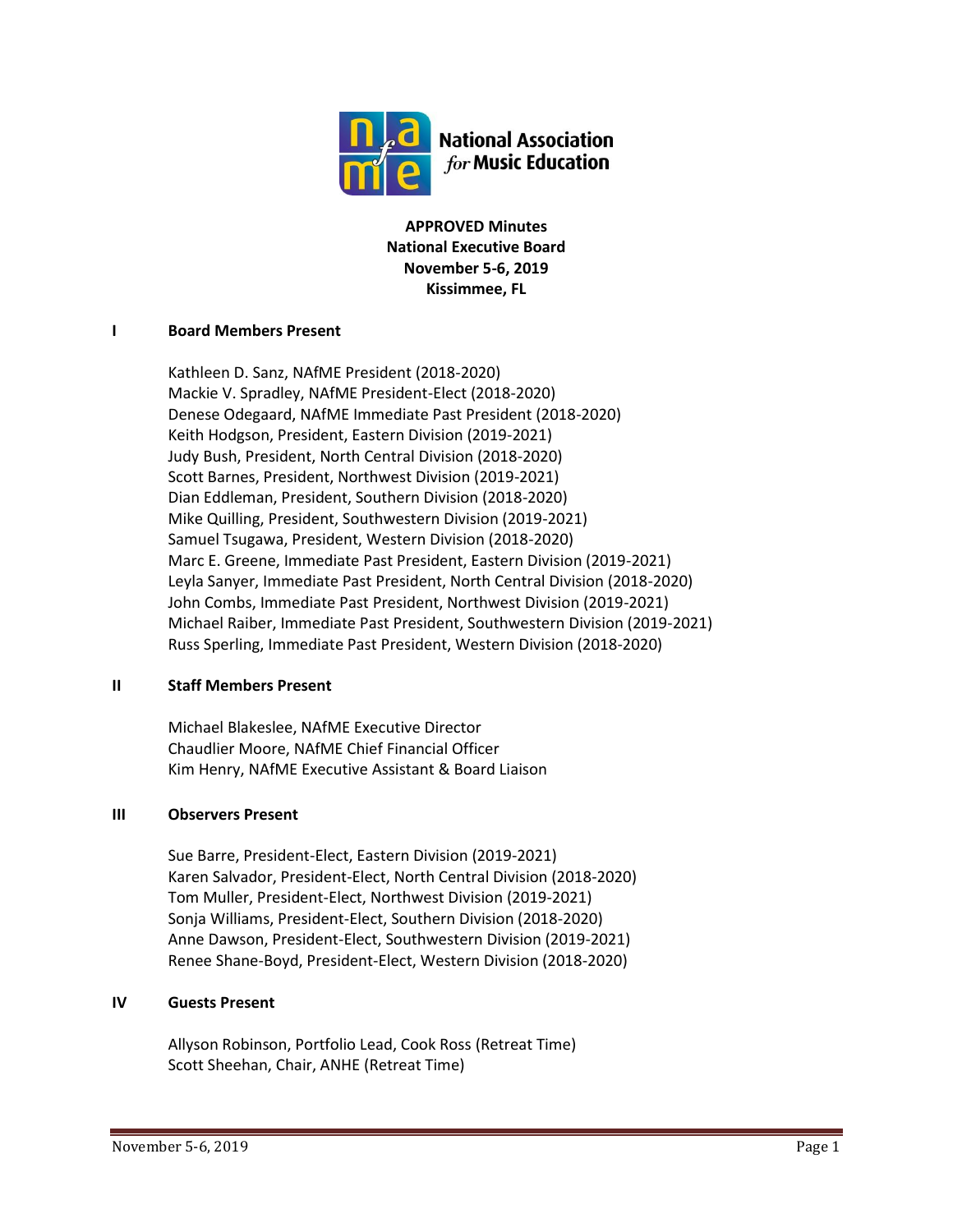#### **Session I, Tuesday Morning, November 5, 2019**

#### **V Call to Order**

President Kathleen D. Sanz called the meeting to order at 8:30 a.m. on Tuesday, November 5, 2019 in the Orange Blossom Meeting Room, Gaylord Palms, Kissimmee, FL.

#### **VI Review and Adoption of Agenda (Appendix A)**

*IT WAS MOVED BY COMBS, SECONDED BY HODGSON, AND CARRIED UNANIMOUSLY TO ADOPT THE AGENDA, INCLUDING THE CONSENT AGENDA, WITH FLEXIBILITY AS DIRECTED BY THE PRESIDENT:*

• *CONFIRMED APPROVAL OF THE NAFME MINUTES OF THE SEPTEMBER 24, 2019 NEB MEETING*

*IT WAS MOVED BY TSUGAWA, SECONDED BY HODGSON, AND CARRIED UNANIMOUSLY TO REMOVE THE APPROVAL OF THE NAFME REPRESENTATIVE COUNCIL APPOINTMENTS BY DIVISION FROM THE CONSENT AGENDA.*

*IT WAS MOVED BY RAIBER, SECONDED BY BUSH, AND CARRIED UNANIMOUSLY TO APPROVE THE ADDITIONS TO THE POLICY ON COUNCILS ALLOWING FOR AWARDS.*

#### **VII Executive Session**

*WITHOUT OBJECTION, IT WAS CARRIED UNANIMOUSLY TO GO INTO EXECUTIVE SESSION AT 8:47 A.M.*

*WITHOUT OBJECTION, IT WAS CARRIED UNANIMOUSLY TO RETURN TO REGULAR SESSION AT 9:07 A.M.*

The Board returned from Executive Session and reported out that it had discussed financial, budget, personnel, and program development issues.

The National Executive Board went back into regular session at 9:07 a.m.

#### **VIII Reports**

### **A Report of Chair, Executive Committee**

*IT WAS MOVED BY ODEGAARD, SECONDED BY QUILLING, AND CARRIED UNANIMOUSLY, TO OPEN UP DISCUSSION TO THE COMMITTEE OF THE WHOLE.*

President Sanz led a review of the current work on Diversity, Equity, Inclusion and Access, and the Standards. President Sanz reminded the board a Cook Ross representative would be available for a dialogue about the Cook Ross Report the following day.

President Sanz led a discussion of choosing repertoire around the themes of diversity, equity, inclusion, and access. President Sanz has begun conversations with Dr. Connie McKoy, Professor and Director of Undergraduate Studies in the UNCG School of Music, to facilitate symposium or other event on this topic. President Sanz has also begun dialogue with the President's Cabinet members for their input.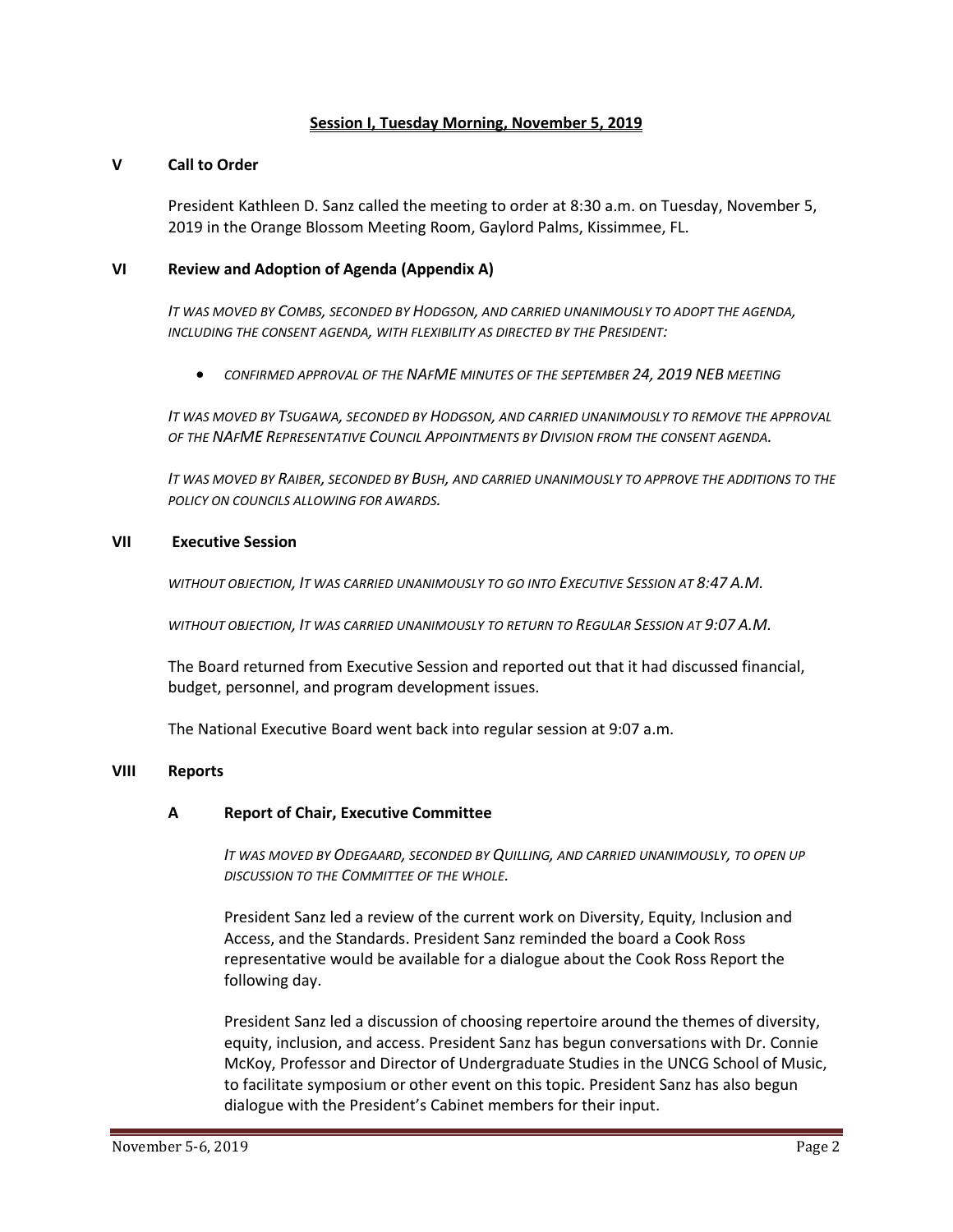*IT WAS MOVED BY SANYER, SECONDED BY EDDLEMAN, TO DIRECT THE EXECUTIVE COMMITTEE TO MOVE FORWARD WITH DEVELOPING AND CARRYING OUT A PROCESS TO PRODUCE GUIDANCE ON THE DIVERSITY, EQUITY, INCLUSION, AND ACCESS ISSUES SURROUNDING THE SELECTION OF REPERTOIRE USED IN VARIOUS MUSIC EDUCATION SETTINGS.*

President Sanz led a further discussion of the board for choosing repertoire. The board agreed to wait until the following day with further dialogue of the Cook Ross report before discussing choosing repertoire in more detail. The board requested to discuss specific outcome(s) of this action, if partner organizations would be involved in this dialogue and which organizations would be included, crafting a motion with further clarity to these questions, and how to apply input from the Cook Ross report to this issue.

### *IT WAS MOVED BY QUILLING, SECONDED BY EDDLEMAN, AND CARRIED UNANIMOUSLY TO TABLE THE MOTION ON THE SELECTION OF REPERTOIRE UNTIL FURTHER DISCUSSION BY THE BOARD.*

President Sanz led a review of division updates that included much discussion of the Societies and Councils of NAfME. This conversation ranged from questions of how the members of the Societies and Councils are chosen and vetted, how to best disseminate the work the Societies and Councils do for NAfME, how to expand the membership and work of the Societies and Councils, as well providing job descriptions and more details of the work commitment to those invited to be on the Societies and Councils. President Sanz plans to review this conversation during the next President's Cabinet meeting and report back to the NEB.

President Sanz led a discussion of a division update from the North Central Division. North Central Division President Judy Bush detailed the upcoming elections for the North Central Division and a recent question posed to the division leadership of equal time for the candidates in the publications of each state. The NEB directed the leadership of the North Central Division to craft questions for the candidates, obtain responses and provide that information to each state publication to be placed for equal time, per policy guidelines on elections. Southern Division President Dian Eddleman brought forth a question from the Southern Division on the ethics for elections policy and requested more clarity in the language of that policy. Nominating Committee Chair Denese Odegaard will work with the Nominating Committee to clarify that language and return it to the NEB for approval. Western Division President Sam Tsugawa provided an update on recent discussions with the leadership in India, a part of the Western Division of NAfME. The leadership in the India MEA is planning to increase membership with a recruitment campaign and more conferences over the next 18-24 months. The India MEA has requested assistance from the Western Division leadership with the planning of this strategy. Western Division President Sam Tsugawa will continue to update the NEB.

President Sanz led a discussion on the proposed NAfME policy changes for:

• Engagements with Commercial Partners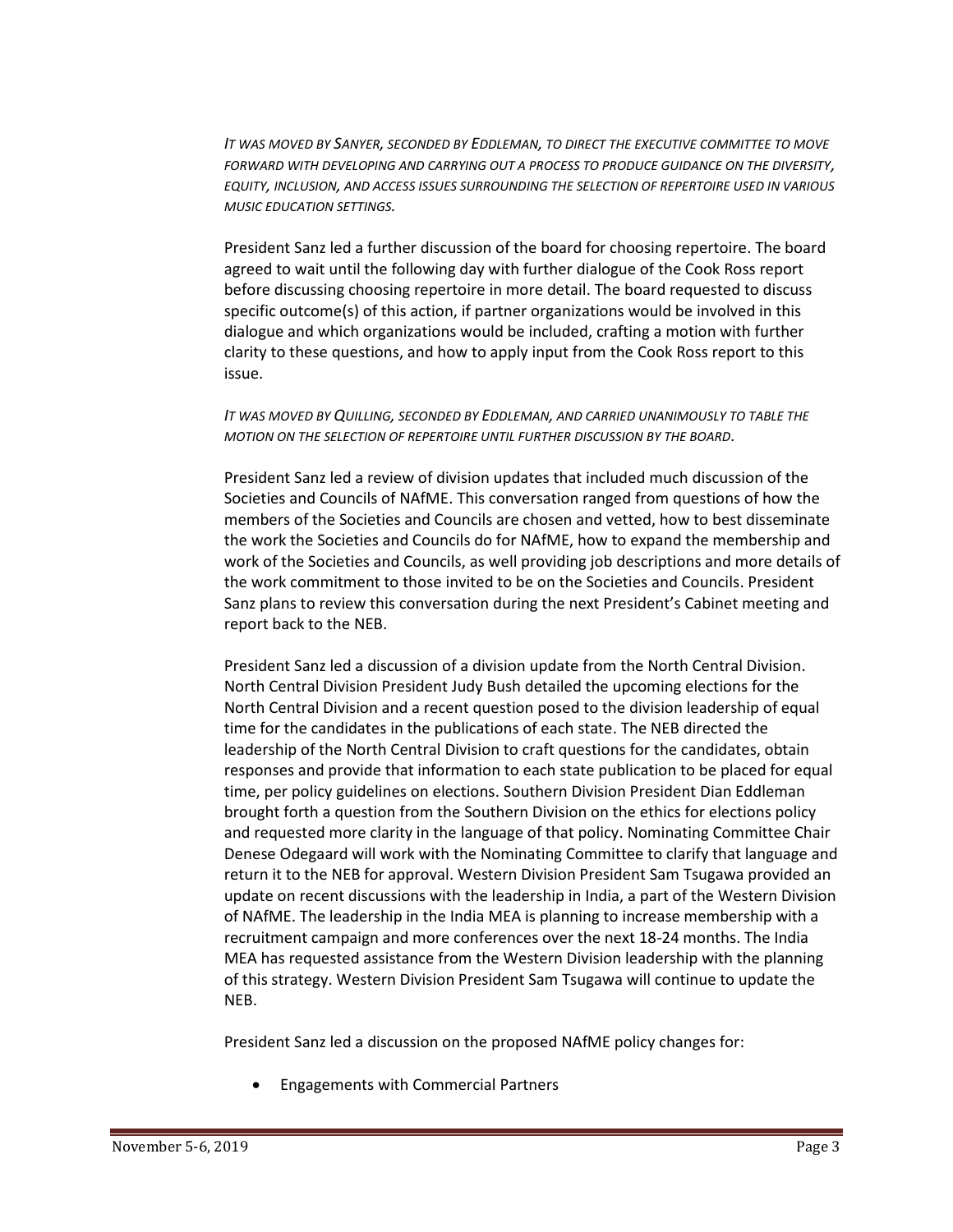*IT WAS MOVED BY QUILLING, SECONDED BY HODGSON, AND CARRIED UNANIMOUSLY TO APPROVE THE CHANGES TO POLICIES REGARDING ENGAGEMENTS WITH COMMERCIAL PARTNERS POLICY AS PRESENTED, ALSO DELETING THE PARAGRAPH REGARDING PROCEDURES 5, C, I IN POLICY I.I.001.*

• Representatives and Role Based Councils (for awards)

Approved in the consent agenda. See page 2.

• President Release Time Revision to the National President/Board Chair's Leave of Absence from Employer

President Sanz led a review of the President Release Time Revision to the National President/Board Chair's Leave of Absence from Employer policy. President-Elect Mackie V. Spradley excused herself at this time, 11:00 a.m., for the NEB to have discussions about this policy which could affect her presidency. The NEB discussed legal and tax ramifications to the revision in the existing policy. Executive Director Mike Blakeslee explained his discussions with legal counsel.

*IT WAS MOVED BY GREENE, SECONDED BY RAIBER, AND CARRIED, SPRADLEY ABSTAINED, TO APPROVE THE I.A.003 NATIONAL PRESIDENT/BOARD CHAIR'S LEAVE OF ABSENCE FROM EMPLOYER POLICY AS PRESENTED.*

• Collegiate Voting

President Sanz reviewed the current discussions on the proposed bylaw changes for Collegiate membership. This topic has been discussed throughout the past twelve months, as well as at each Division Meeting to date and the feedback has been taken into consideration. There are two questions before the board regarding Collegiate membership:

1. Eligibility: Collegiate membership shall be open to music students in teacher education programs or related programs at the college or university level who are not employed full time as teachers.

*IT WAS MOVED BY SPERLING, SECONDED BY GREENE, AND CARRIED UNANIMOUSLY, TO PRESENT THE PROPOSED CHANGE TO NAFME BYLAW SECTION 4, A AS PRESENTED TO THE MEMBERSHIP FOR APPROVAL.*

2. Privileges: Collegiate chapter members shall have the same privileges as active members except the right to hold elective office.

*IT WAS MOVED BY SANYER, SECONDED BY RAIBER, AND CARRIED 9 IN FAVOR TO 4 OPPOSED, TO PRESENT THE PROPOSED CHANGE TO NAFME BYLAW SECTION 4, B AS PRESENTED TO THE MEMBERSHIP FOR APPROVAL.*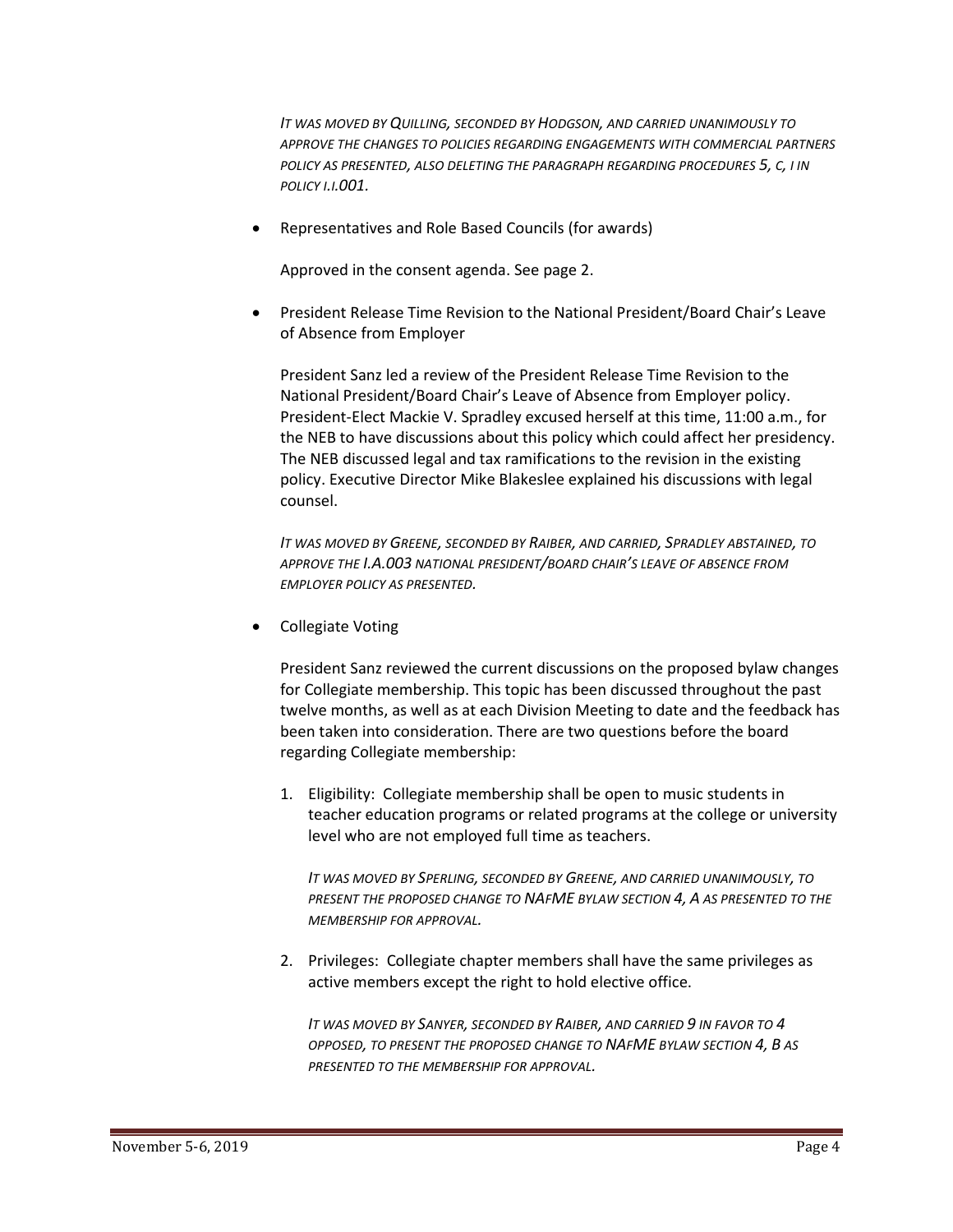President Sanz recessed the NEB at 12:09 p.m. for lunch. Following the lunch recess, the meeting was called back to order at 1:00 p.m.

## **Session II, Tuesday Afternoon, November 5, 2019**

## **B Report of Executive Director**

Executive Director Mike Blakeslee highlighted, as requested by the NEB, a few items from the consolidated management report classified by the four strategic objectives. Mr. Blakeslee noted all reports are provided in the board book for the NEB to review and ask questions or provide comments as needed.

Mr. Blakeslee reviewed the current finances for the board. The technology vendor contract has been continued to further assist with the ongoing membership issues with the new software system. The accounting firm is continuing to work with the accounting department to transition to the new software. The payment to Cook Ross will be accounted for in the current fiscal year now that the current contract has been completed.

Mr. Blakeslee reviewed the updates to the membership campaign. The list that was purchased for the non-member survey conducted by Cook Ross will also be used for membership recruitment. The membership campaign plan and the manual for the state portals went to the State Executives, as well as the annual report.

Mr. Blakeslee notified the board that Society for Research in Music Education (SRME) planned to shift officer dates given the dates of the national conference so they coincide in order to streamline the work for the conference. Due to the shift in the research conference biennium calendar, the terms of the current seated Executive Committee (EC) shall be extended through the completion of the November 2020 conference. The November 2020 conference shall mark the beginning of the new biennium cycle. New SRME EC members shall be reviewed and approved by the NEB from a slate of nominees submitted by the EC on or before December 1 of each biennium year. New members shall take office at the beginning of the new calendar year, on January 1.

Mr. Blakeslee provided an update on technology. The work the current vendors have undertaken for technology and membership issues will be evaluated over a six month period of time to inform future decisions for the most cost effective plan going forward.

## **C Report on NAfME Elections**

Denese Odegaard, Chair of the Nominating Committee, reviewed for the board the plan for the town hall to take place at the national conference. The board reviewed the questions and the run of show for the town hall. Chair Odegaard reviewed the election dates: January 14, 2020 the election opens, February 12, 2020 at 11:59 p.m. EASTERN the election closes. Online technology help with the elections is only open until 5:00 p.m. EASTERN.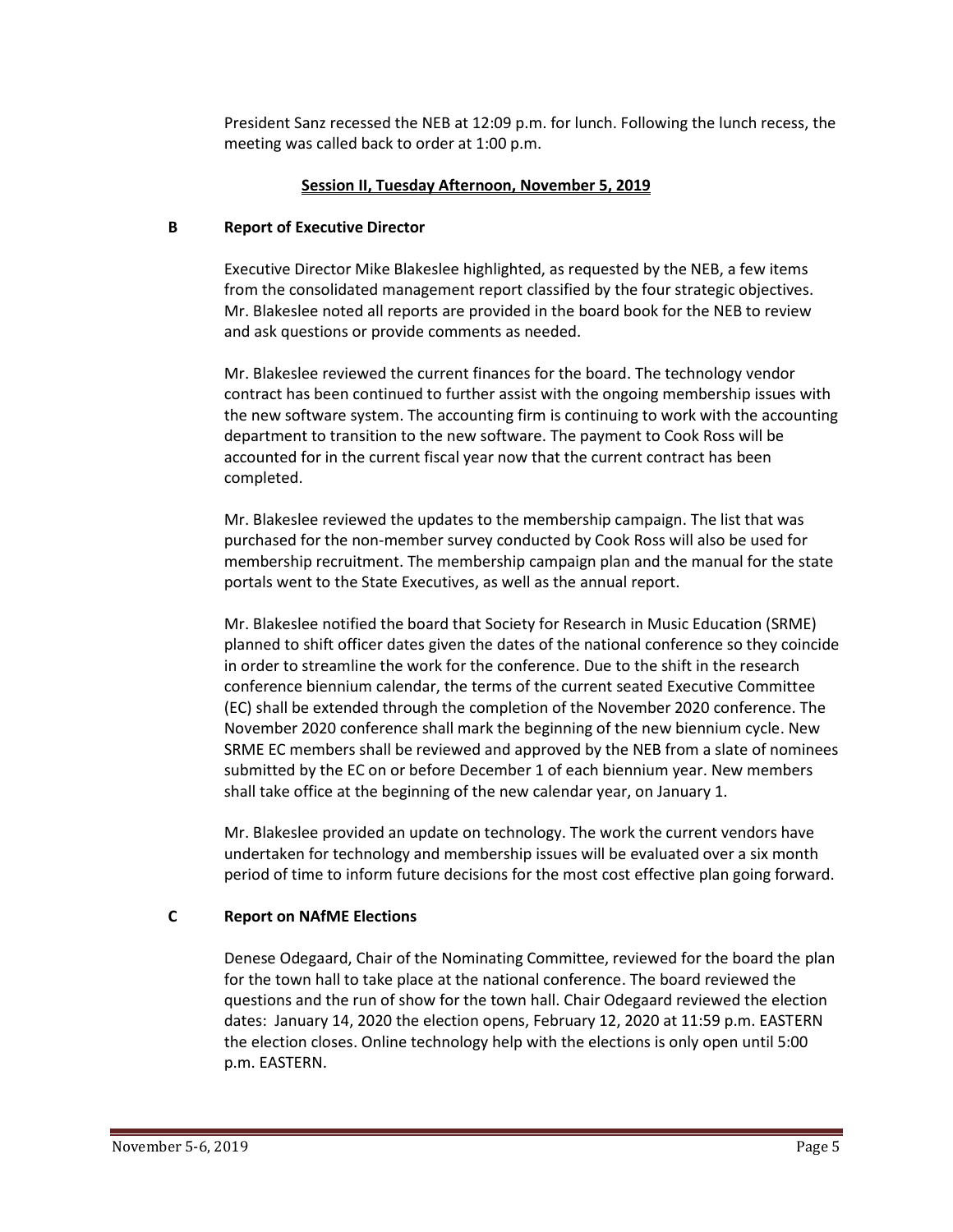## **D Report of Position Statement Committee**

President-Elect Mackie V. Spradley lead the discussion about the work of the Committee. President-Elect Spradley reviewed for the NEB the talking points that were provided for the fall division board meetings to lead the discussion on the ecosystem and begin to find consensus on how we frame the position statements going forward.

## **E Report of Chair, Building Capacity Task Force**

Chair Denese Odegaard requested the board email her with suggestions from the fall division board meetings. The committee will then compile the suggestions. This will be discussed at the January 2020 NEB meeting.

## **F Report of Chair, Professional Development Committee (PDC)**

Chair Denese Odegaard reviewed the national conference details for the coming week. Chair Odegaard also announced Vision 2020 will be reprinted and a copy provided for all attendees at the 2020 National Conference. The call for research proposals is live on the NAfME website, and the call for session proposals for the PreK-12 side of the conference is being finalized this week and will go live in time to be announced at the 2019 conference. Session planning will begin soon. Questions on Standards and Diversity, Equity, Inclusion, and Access have been added for the session proposal process. The committee has requested ideas for keynote presenters.

Chair Odegaard reviewed the mentor work of the National Teacher Center. 2<sup>nd</sup> year mentors are working to deepen mentee understanding of analyzing student work and the observation cycle. There are two new New Teacher Center trainers this year.

Chair Odegaard informed the NEB the PDC will revamp how to apply to do webinars, review the current webinars on the academy, and continue to work with a Standards focus.

## **G Report of NEB Liaisons**

President Sanz asked the board liaisons to provide any points for discussion that has been brought to them from the Societies and Councils. The NEB Liaisons provided further details of the information included in their written reports. The NEB Liaisons also discussed the Cook Ross report suggestion of a possible Society or Council on the topic of diversity, equity, inclusion, and access. The board will continue to discuss this possibility as they review the report by Cook Ross.

### **IX Old Business**

### **A List of 2020 Fall Division Board Meeting Dates**

President Sanz reviewed the dates for the 2020 Fall Division Board Meetings. President Sanz asked the Division Presidents to provide start and end times for the Division meetings to better facilitate planning travel.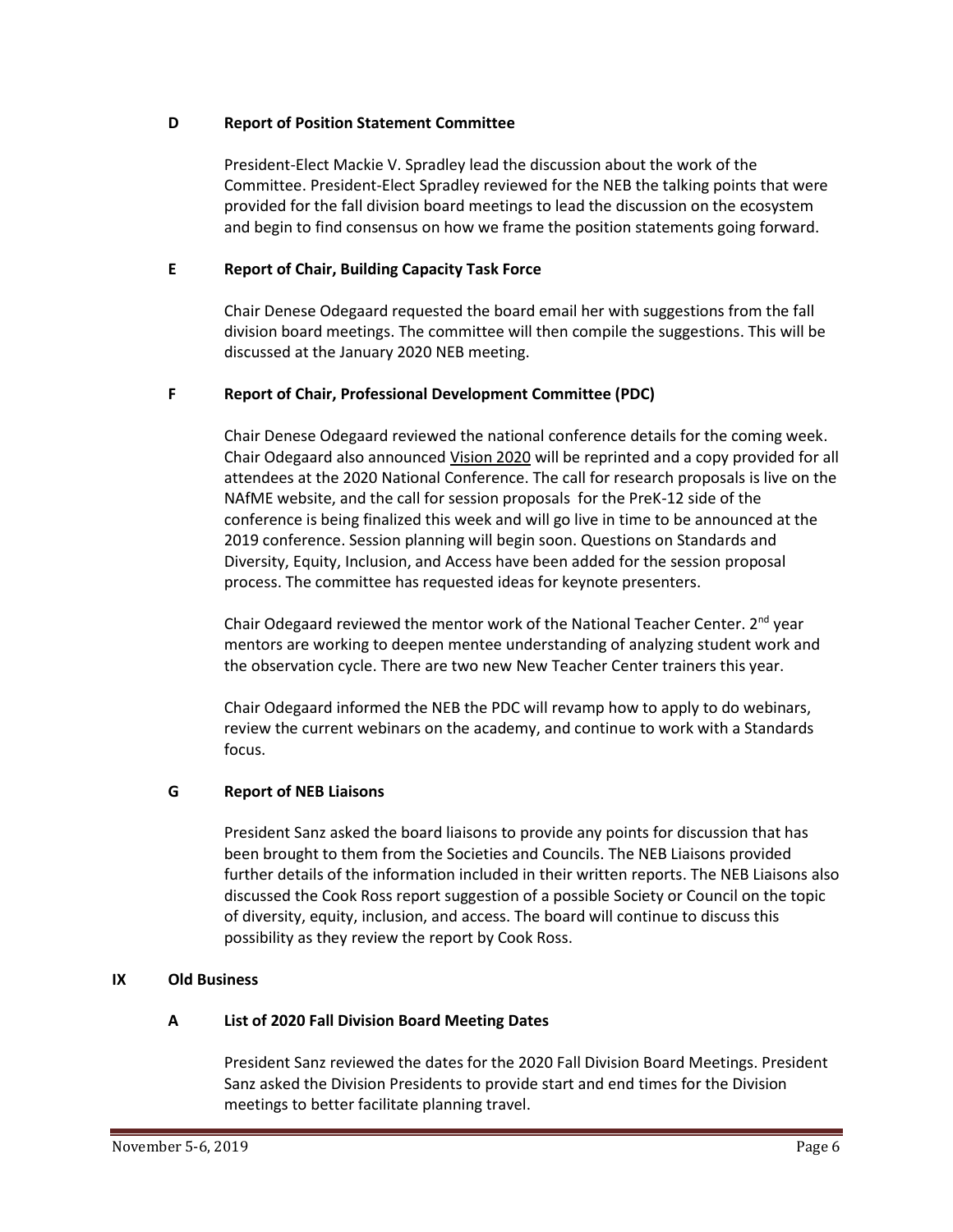#### **B List of 2018-2020 NEB Meeting Dates**

President Sanz reviewed the dates for the 2018-2020 NEB Meetings.

#### **C Updating Travel Matrix for 2018-2020, 2020-2022**

President Sanz asked the NEB to provide staff with their upcoming travel to state MEAs to ensure the travel matrix is kept up to date.

#### **X New Business**

### **A Teaching Music Inserts**

President Sanz requested the NEB review the suggestions provided by the Teaching Music Advisory Committee. These suggestions were provided due to the contract with the new publishers of Teaching Music that allows for up to two inserts per year. There was consensus that the list is appropriate, and that the listed inserts may be pursued as possible.

The Board went into a Retreat Session from 2:37 p.m.-4:49 p.m. to study, review and discuss specific topics. No actions were taken during the Retreat Session.

President Sanz recessed the National Executive Board at 4:49 p.m. to reconvene at 8:30 a.m. on Wednesday, November 6, 2019.

### **Session III, Wednesday Morning, November 6, 2019**

The Board went into a Retreat Session from 8:32 a.m.-11:53 a.m. to study, review and discuss specific topics. No actions were taken during the Retreat Session.

President Sanz recessed the NEB at 11:53 a.m. for lunch. Following the lunch recess, the meeting was called back to order at 12:30 p.m.

### **Session IV, Wednesday Afternoon, November 6, 2019**

### **VII Executive Session (cont.)**

*WITHOUT OBJECTION, IT WAS CARRIED UNANIMOUSLY TO GO INTO EXECUTIVE SESSION AT 12:30 P.M.*

*WITHOUT OBJECTION, IT WAS CARRIED UNANIMOUSLY TO RETURN TO REGULAR SESSION AT 1:28 P.M.*

The Board returned from Executive Session and reported out that it had discussed financial, budget, personnel, and program development issues.

The National Executive Board went back into regular session at 1:28 p.m.

#### **VIII Reports (cont.)**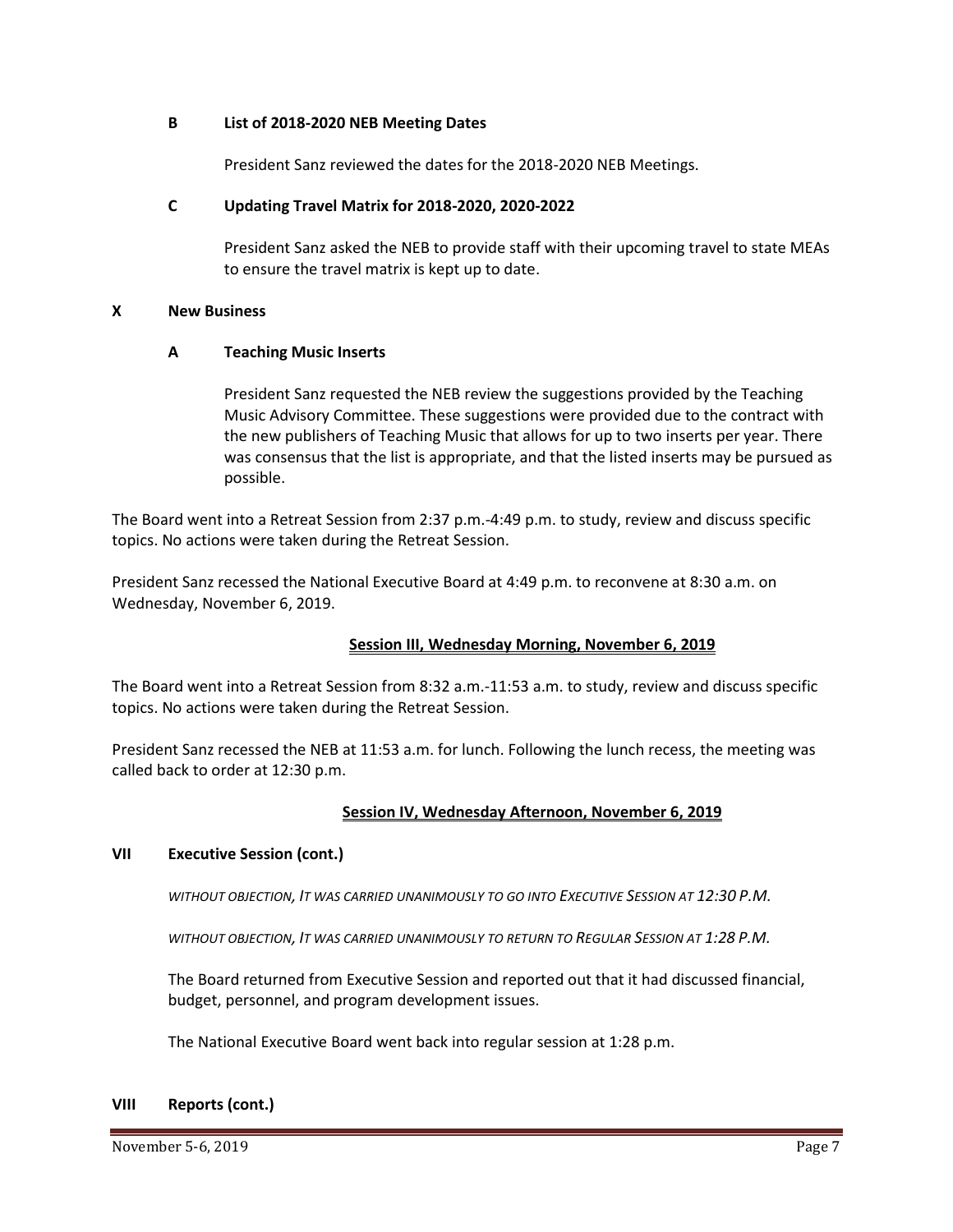#### **A Report of Chair, Executive Committee**

*IT WAS MOVED BY COMBS, SECONDED BY HODGSON, AND CARRIED UNANIMOUSLY, TO TAKE FROM THE TABLE THE MOTION ON THE SELECTION OF REPERTOIRE.*

President Sanz led the discussion of board action on the selection of repertoire. The board indicated it would be informative to specify a product for this process, however, prior to the product a committee should be formed in order to gather information on this important topic from partner organizations and constituencies within the organization. A committee and/or outlined process would determine the role of NAfME in this conversation. Based on this discussion, the motion was amended.

*IT WAS MOVED BY BUSH, SECONDED BY HODGSON, AND CARRIED UNANIMOUSLY, TO APPROVE THAT THE EXECUTIVE COMMITTEE CREATE A TASK FORCE TO FACILITATE DISCUSSION ABOUT HOW NAFME MIGHT EFFECTIVELY IDENTIFY AND SHARE STRATEGIES FOR SELECTING CULTURALLY APPROPRIATE MUSIC LITERATURE TO INFORM OUR MEMBERSHIP.*

## **X New Business (cont.)**

### **B Cook Ross Report**

President Sanz led a review of the discussion of the board that occurred during retreat time with Allyson Robinson, Portfolio Lead at Cook Ross. The board discussion focused on the suggestion from the Cook Ross Report of a Diversity Officer hire. Ms. Robinson provided examples of the timing of this hire for it to be successful, as well as examples on the process of this hire, such as a strategy to define the job description and guidance on the direction from leadership of the work of this position. The board agreed it would be helpful to continue to have the guidance of Cook Ross in the decision to move forward with this hire. The board expressed the need to simultaneously work on defining what diversity, equity, inclusion, and access mean to NAfME's planning on this important topic.

*IT WAS MOVED BY SPERLING, SECONDED BY RAIBER, AND CARRIED UNANIMOUSLY, TO DIRECT STAFF TO RESEARCH AND DRAFT A JOB DESCRIPTION FOR A NEW FULL TIME NAFME DIVERSITY OFFICER. THE BOARD WOULD CONSIDER MOVING FORWARD WITH THE HIRING OF THIS POSITION AT THE MARCH 2020 NEB MEETING.*

#### **XI Adjournment**

*IT WAS MOVED BY HODGSON, SECONDED BY BARNES, AND CARRIED UNANIMOUSLY TO ADJOURN THE NATIONAL EXECUTIVE BOARD MEETING ON WEDNESDAY, NOVEMBER 6, 2019 AT 1:53 P.M.*

#### Respectfully Submitted,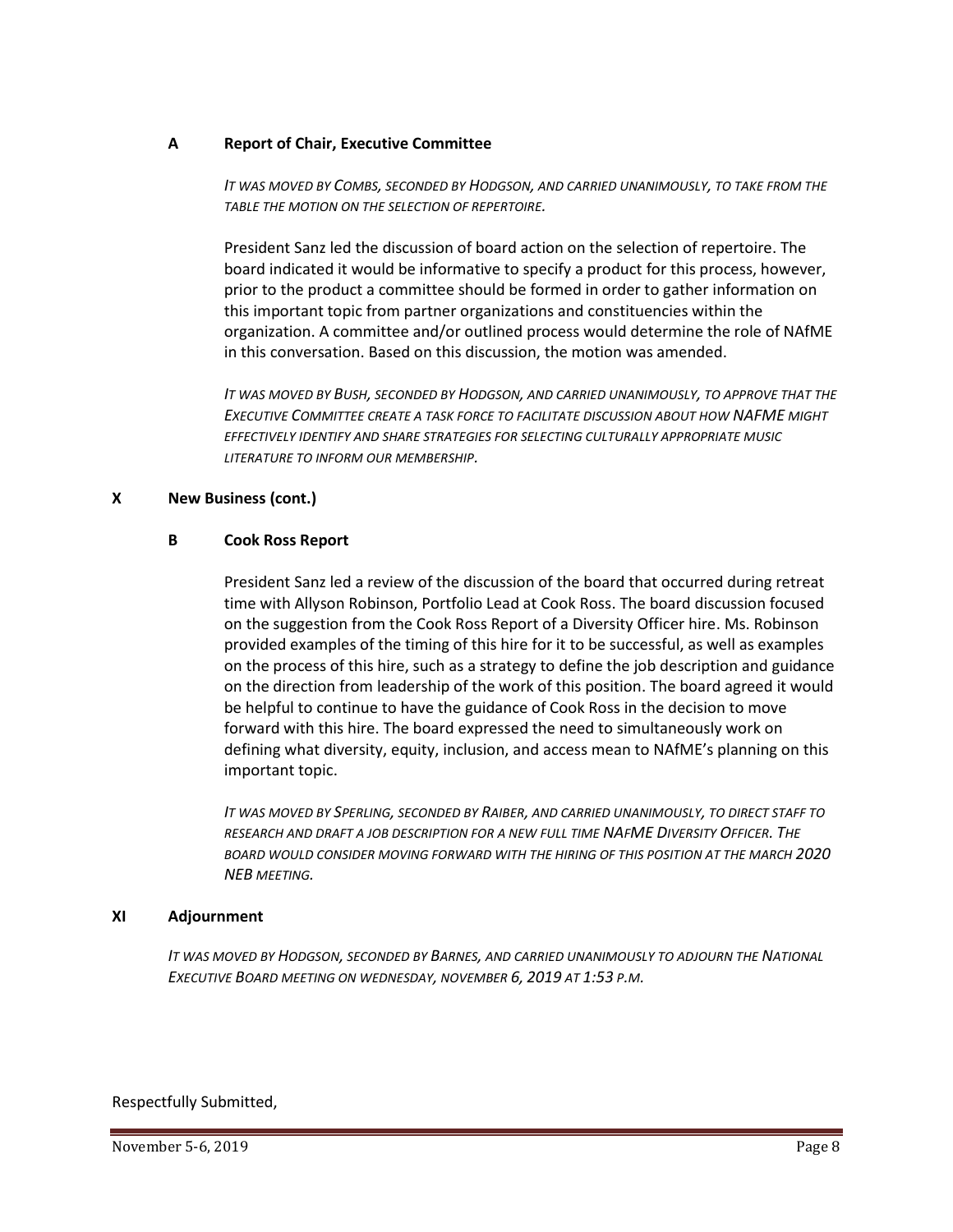Undue Bakeler

Mike Blakeslee, Executive Director

Summary and notes formally taken by Kim Henry, Executive Assistant and Board Liaison

Appendix A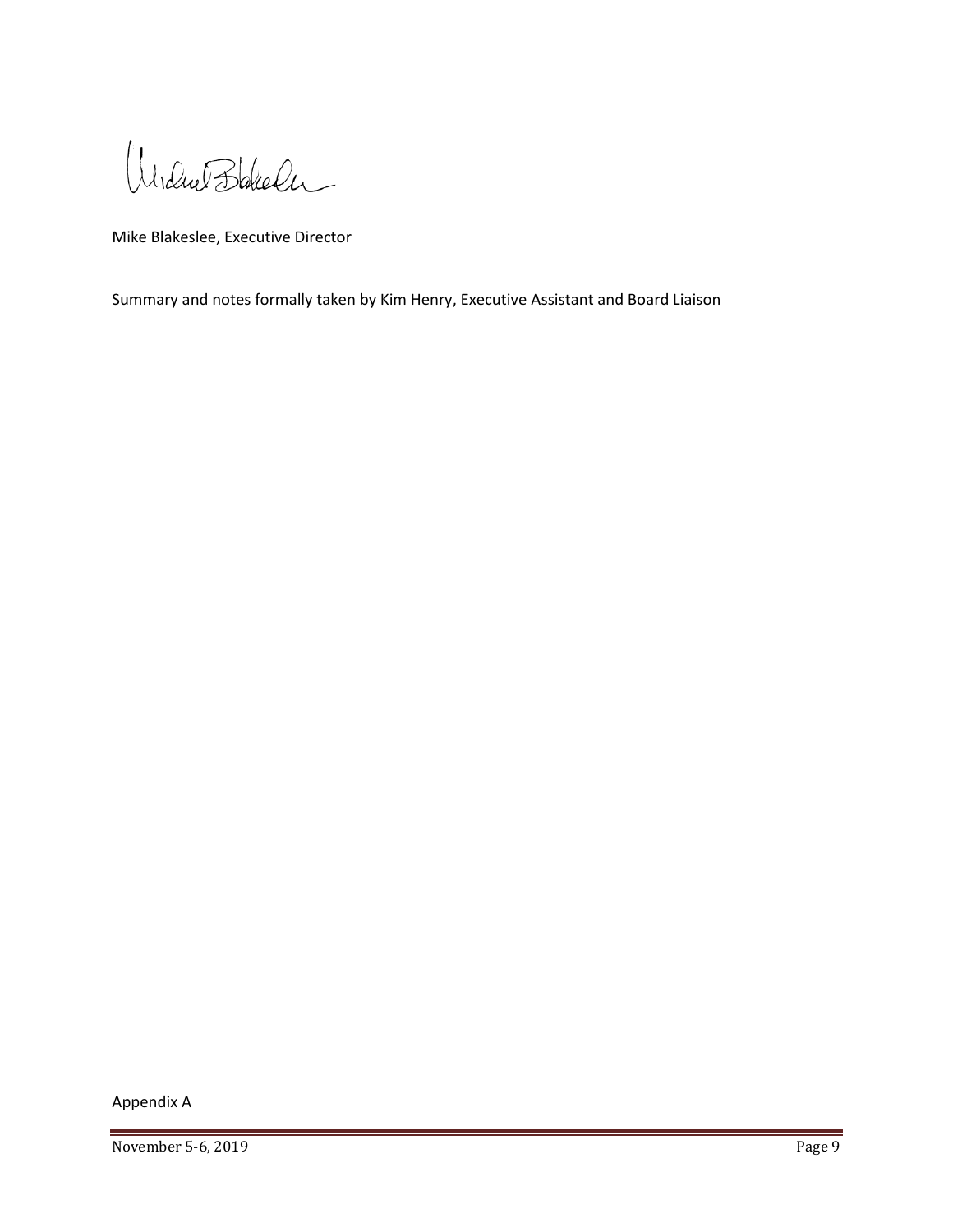

# **National Executive Board Agenda Orlando, FL November 5-6, 2019**

| ı |         | Review & Adoption of Agenda                                                                                                                                                                                                                                                                                                                                                                                                                                                                                                                                                                           |                                                                                                                                                    |                                                                                                    |  |  |
|---|---------|-------------------------------------------------------------------------------------------------------------------------------------------------------------------------------------------------------------------------------------------------------------------------------------------------------------------------------------------------------------------------------------------------------------------------------------------------------------------------------------------------------------------------------------------------------------------------------------------------------|----------------------------------------------------------------------------------------------------------------------------------------------------|----------------------------------------------------------------------------------------------------|--|--|
|   |         | <b>Confirm Interim Actions</b><br>Approval of the Minutes of the Sept. 24, 2019<br>$\bullet$<br><b>NEB Meeting</b>                                                                                                                                                                                                                                                                                                                                                                                                                                                                                    | Consent                                                                                                                                            | Page 3                                                                                             |  |  |
|   |         | Confirm the Consent Agenda<br>Policy: Councils (provision for awards)<br>Approval of NAfME Representative Council                                                                                                                                                                                                                                                                                                                                                                                                                                                                                     | Consent                                                                                                                                            | Page 3                                                                                             |  |  |
|   |         | Appointments by Division                                                                                                                                                                                                                                                                                                                                                                                                                                                                                                                                                                              | Consent                                                                                                                                            | Appendix A                                                                                         |  |  |
| П |         | <b>Executive Session</b>                                                                                                                                                                                                                                                                                                                                                                                                                                                                                                                                                                              |                                                                                                                                                    |                                                                                                    |  |  |
|   |         | Financial, Budget, Personnel, and Program<br>Development Issues                                                                                                                                                                                                                                                                                                                                                                                                                                                                                                                                       | Discussion                                                                                                                                         | Page 4                                                                                             |  |  |
| Ш | Reports |                                                                                                                                                                                                                                                                                                                                                                                                                                                                                                                                                                                                       |                                                                                                                                                    |                                                                                                    |  |  |
|   | A       | Report of Chair, Executive Committee<br>Update on Diversity, Equity, Inclusion and Access<br><b>Cumulative List of Actions</b><br>$\circ$<br>Report on Cook Ross Initiative<br>$\circ$<br><b>Choosing Repertoire</b><br>$\circ$<br><b>Update on Standards</b><br>٠<br><b>Division Updates</b><br>$\bullet$<br>2019 NAfME Audit<br>$\bullet$<br>Recommendations from President's Cabinet<br><b>Policies</b><br><b>Commercial Partners</b><br>$\circ$<br>Representative and Role-Based Councils<br>$\circ$<br>President Release Time revision<br>$\circ$<br>Collegiate Voting (bylaw change)<br>$\circ$ | Informational<br>Informational<br>Action<br>Informational<br>Discussion<br>Informational<br>Informational<br>Action<br>Consent<br>Action<br>Action | Page 5-15<br>Appendix B1, B2<br>Page 16-23<br>Page 24-34<br>Appendix A<br>Page 36-38<br>Page 39-43 |  |  |
|   | B       | Report of Executive Director/CEO<br><b>Management Reports</b><br>September Monthly Management Report<br>$\bullet$<br>Q1 Quarterly Management Report<br>Summary of Actions & Follow-up<br>٠<br>Government Relations/Legislative Update<br>$\bullet$<br><b>Technology Update</b><br><b>SRME Extension of Committee Terms</b>                                                                                                                                                                                                                                                                            | Informational Page 44-48<br>Informational Appendix C<br>Informational Page 49-51<br>Informational Page 52-54<br>Informational<br>Informational     |                                                                                                    |  |  |